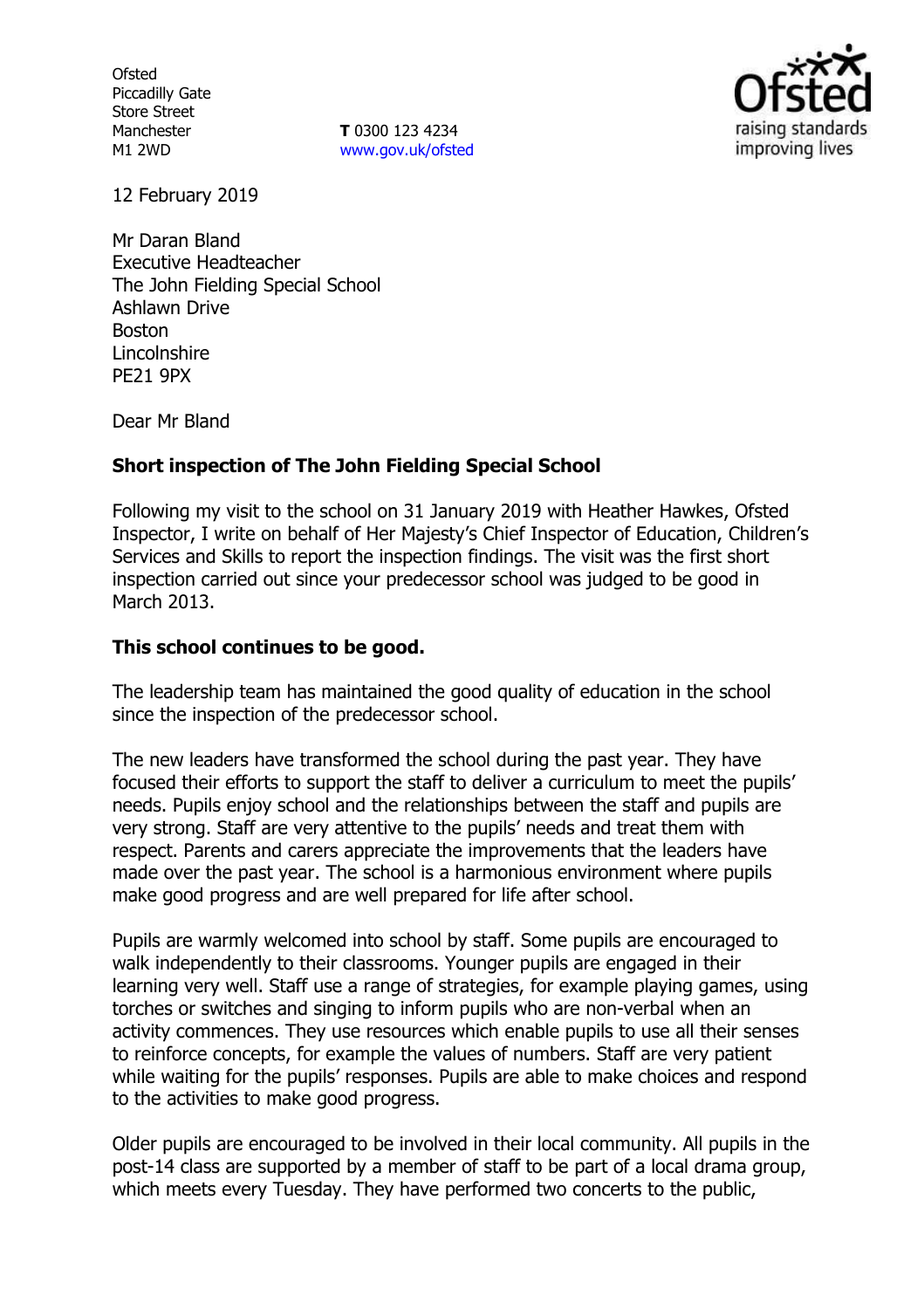

singing and dancing. The pupils greatly enjoy these activities which boost their selfesteem. Older pupils also study a day a week at Boston College, where they have learned about festivals around the world. The most recent school leavers all secured a place at the college to further their learning.

Leaders have worked creatively to improve the quality of teaching at the school. They have established apprenticeships to support teaching assistants to gain a deeper knowledge of the needs of the pupils. They have also supported the development of a special educational needs and/or disabilities (SEND) foundation degree at Boston College, to enable teaching assistants to progress to become qualified teachers. Currently, five members of staff are enrolled on these courses. The Community Inclusive Trust and the head of school have both won awards from Boston College for their work in this area.

At the inspection of the predecessor school, leaders were asked to develop the role of teachers, so they could fully support senior leaders. In addition, leaders were asked to improve the quality of teaching by teachers and teaching assistants working together and sharing good practice. Teachers are working effectively to support the development of the apprentice teaching assistants and higher-level teaching assistants to improve the quality of teaching. They share the planning of activities and demonstrate good teaching practice to the support staff. Time is provided for staff to reflect on their practice and develop new strategies to meet the needs of the pupils. This is enabling all members of staff to contribute to the pupils' progress. Finally, the trust provides good support for staff by organising training and supporting teachers to visit other schools in the trust to develop their practice further. The staff appreciate the support they receive for their professional development, and morale is high.

## **Safeguarding is effective.**

Leaders are very proactive in keeping pupils safe and all safeguarding procedures are fit for purpose. They respond promptly to any concerns raised and liaise very well with a range of agencies to support pupils and their families. Leaders are not afraid to escalate their concerns when they believe that outside agencies have not supported the pupils as well as they should. This has resulted in extra support for the pupils and their families, which has been beneficial.

The training of staff is up to date and of good quality. Staff are very knowledge about safeguarding and recognise changes of behaviour in pupils which require further monitoring to check that pupils are safe. Leaders are proactive at referring any incidents which affect pupils within the local community to external agencies to keep the pupils safe. Pupils are aware of the dangers of illegal drug use and know how to stay safe online.

The number of physical restraints is low. When pupils have been restrained, the reasons were analysed in depth and detailed support plans put in place to reduce the number of incidents. The school works very closely with parents. As a result, the incidents of physical restraint reduce quickly and remain low overall. There have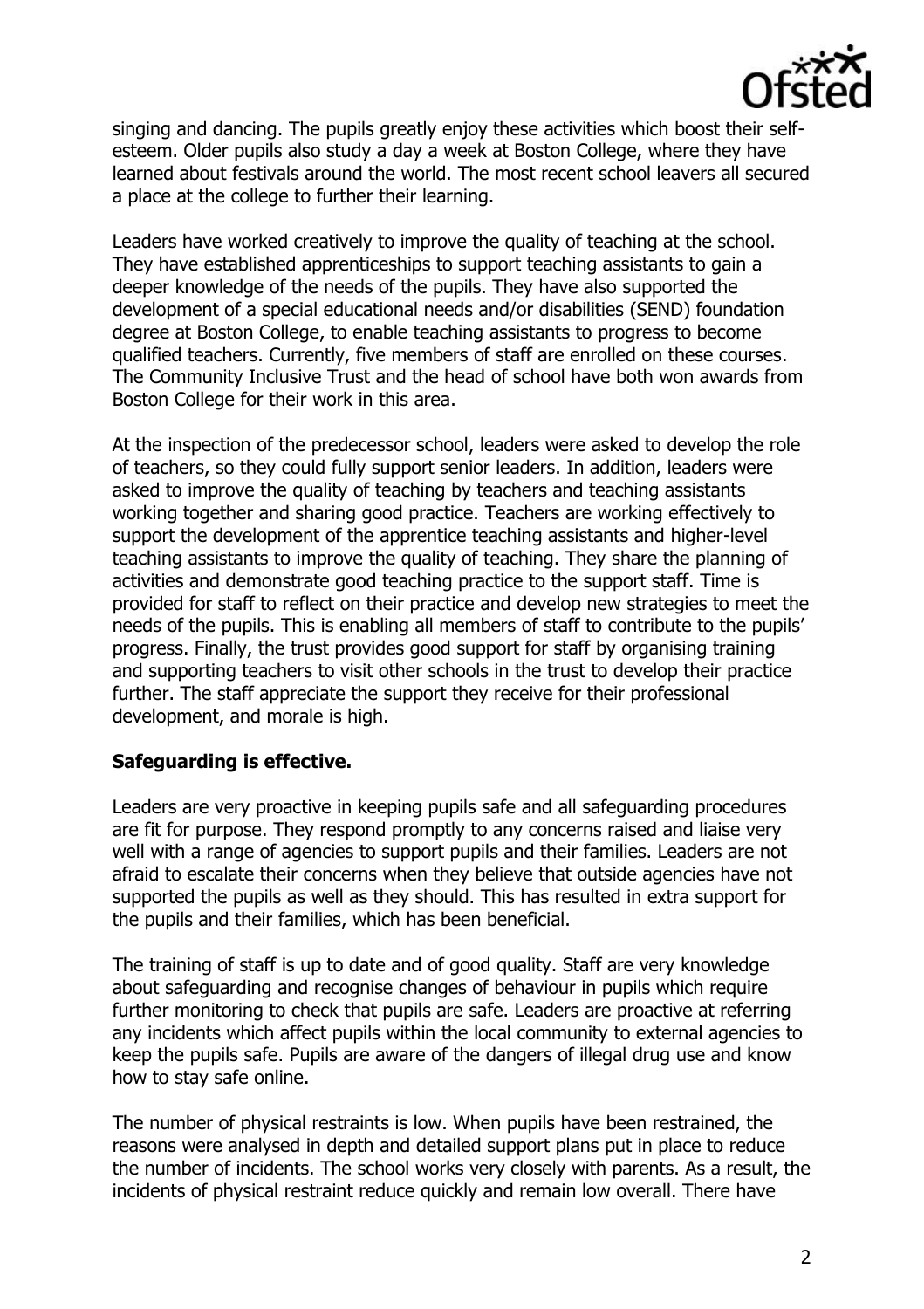

been no fixed-term or permanent exclusions at the school since the inspection of the predecessor school.

# **Inspection findings**

- The quality of teaching is improving because the communication between pupils and staff has strengthened. This is enabling pupils to respond to learning activities and staff to understand their responses. Staff have developed a range of strategies to communicate with pupils successfully, particularly those pupils who are non-verbal. For example, staff registering the younger pupils sing the children's names and provide photographs of the children attached to toy flamingos. Children then use a press switch when they recognise their photograph. This also reinforces that they are in the flamingo class. Staff across the school also use symbols, Makaton and pictures, and closely observe pupils' eye movements when pupils are prompted to make a choice. The most able pupils are challenged by having to make a choice from a larger range of materials.
- **E** Lessons are structured well, and pupils are familiar with classroom routines. There are activities which are repeated through the week to consolidate learning. Pupils are provided with opportunities to learn new concepts, ably supported by the staff. Lessons are focused, and time is used efficiently to maximise learning.
- **Pupils who have English as an additional language make good progress because** they learn to communicate well with staff. In addition, the school has organised English classes for parents who do not speak English as their first language. This has improved communication between the school and home, and helped this group of pupils to settle quickly into school.
- Teachers regularly assess pupils' work in line with the school's policy. However, not all the assessments are consistently dated or evaluative to judge how well pupils have achieved the learning objectives. It therefore makes it difficult to accurately evaluate the pupils' progress.
- The teaching of phonics is strong in the early years and pupils are enthusiastic about reading. Pupils develop a good knowledge of the sounds that letters make. However, older pupils do not have enough opportunities to develop their fluency in reading. In addition, reading books are not sufficiently well matched to the pupils' abilities, which limits their progress.
- The way in which the curriculum is taught has been changed to meet the needs of the pupils. The most able are challenged to work independently. After weighing objects on a set of balance scales, pupils used picture cues with labels to identify the correct mathematical vocabulary to show which objects weighed the heaviest or lightest. The post-14 curriculum has been recently redesigned to enable the most able to achieve at a higher level in their life and living course. It is too soon to judge the impact of this change.
- **Pupils' attendance is just below the national average for similar schools. The** proportion of pupils who are persistently absent from school is higher than the national average. The home-family liaison officer rings home on the first day of a pupil's absence to find out the reason. However, if the pupil is absent for longer